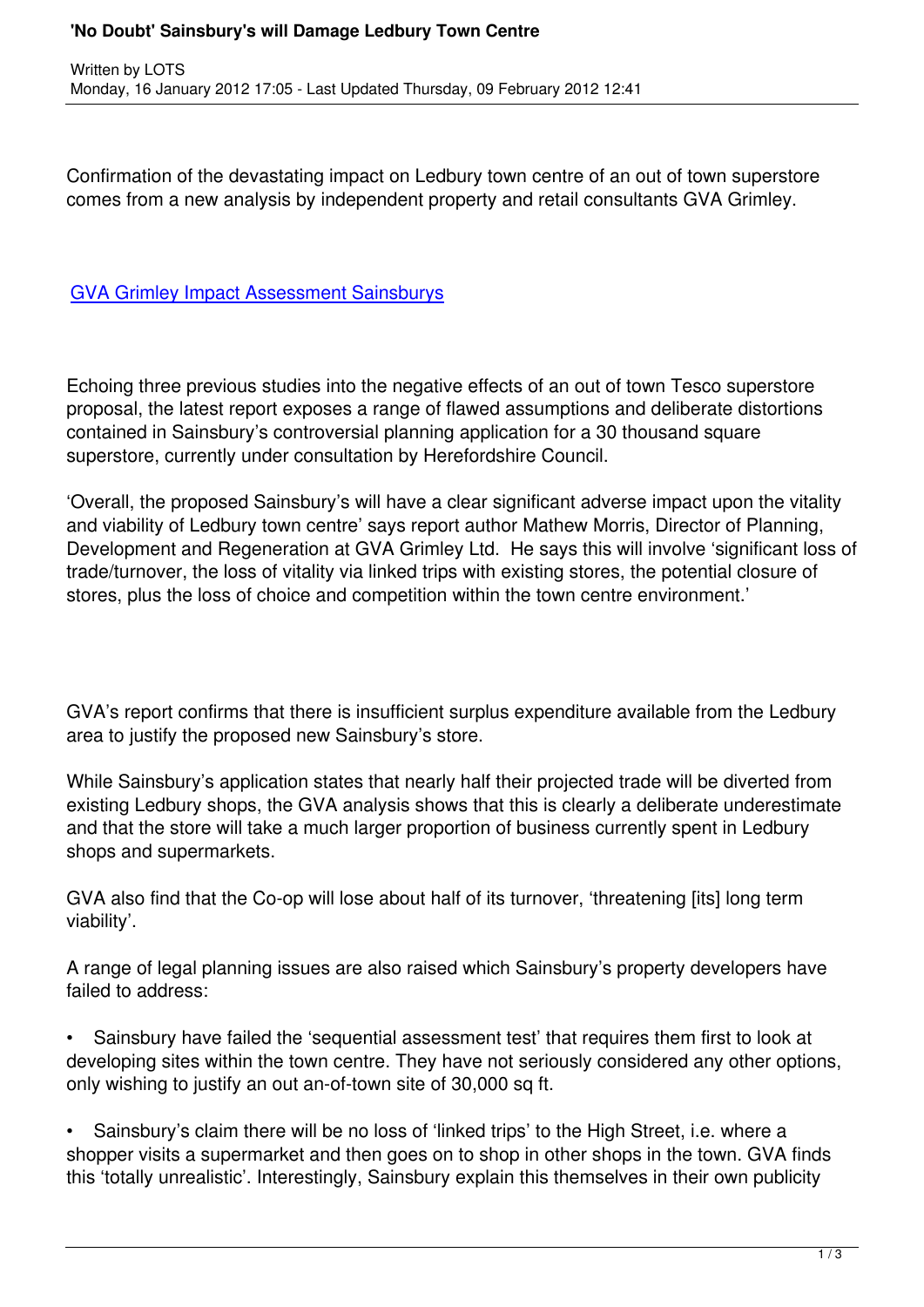supporting their proposed town centre development in Thame, Oxfordshire: "an out of centre store is less likely to encourage shoppers to visit the town centre as part of a linked shopping trip"

It is also noted that Sainsbury's have radically inflated the potential market and growth prospects of the Ledbury superstore in order both to play down the projected negative effect on the town's shops and justify the huge scale of the development. In their report, GVA carefully unpick Sainsbury's bogus assumptions including:

• Sainsbury's absurd claim that it will capture 100% of shoppers in a large catchment area whereby everyone in this area who currently shops in Malvern or Hereford will transfer their total shop to the new superstore – even if they live nearer these towns.

• Beyond that catchment area, covering a huge swathe of Herefordshire and surrounding counties, Sainsbury's assumes it will capture enough shoppers to provide 30% of the superstore's turnover, which is considered to be unrealistic.

• Everybody who lives in Ledbury will never shop for food outside of Ledbury.

• The impact of internet shopping on retail floor space needs has been drastically reduced, while the likely growth in demand for non-food items has been hugely inflated.

The report concludes 'that there is no doubt that the Sainsbury's store will have a significant impact on the health of Ledbury town centre… Council officers have already reached this view in relation to the proposed relocation of Tesco, and there is no valid reason to reach a different conclusion in relation to the Sainsbury's proposal.'

LOTS has consistently argued that if new supermarket capacity is built in Ledbury, it should be in or very near the town centre in order to maintain the health of the High Street. Strong evidence exists that shows how out of town retail developments drain town centres of shoppers and siphon off money from the local economy leading to a loss of jobs .

## **Notes:**

1. LOTS is a non-political campaign comprised of local residents, traders and local producers committed to building a strong, diverse and sustainable economy: it opposes any out of town retail developments that may harm the town's unique High Street.

2. LOTS is an abbreviation for Ledbury Opposes Out of Town Superstores – in view of events the campaign has decided to widen its scope to oppose the proposed retail developments by both Tesco and Sainsbury.

3. Campaign news and resources can be found at www.saveledbury.com

4. The size of the proposed Sainsbury's development far exceeds the stated retail requirements